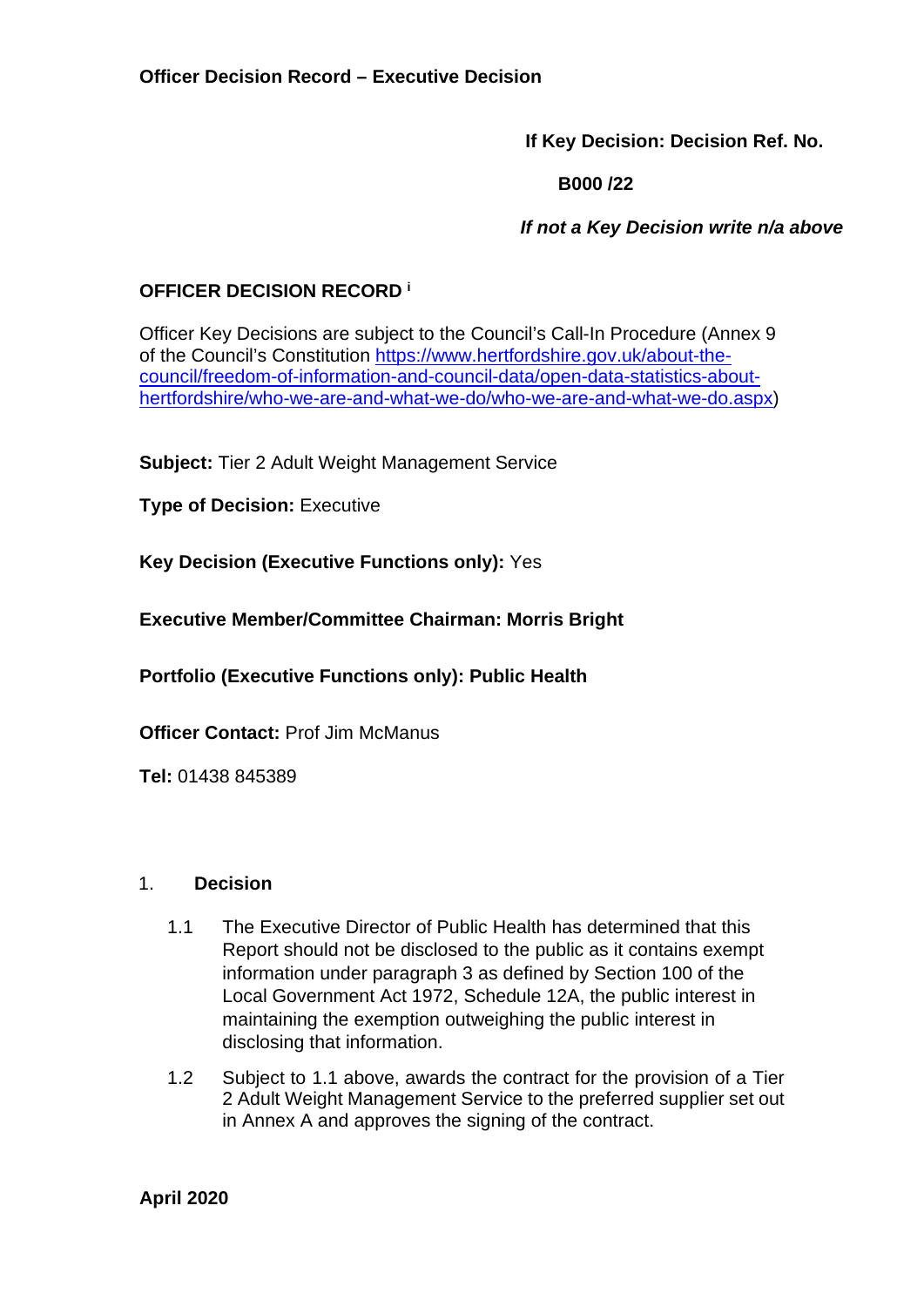- 1.3 The core programme will be a hybrid community-based lifestyle intervention that is flexible, accessible and multi-component which addresses dietary intake, physical activity levels and sustainable behaviour change. It will offer the following options:
	- 1) A 'traditional' face-to-face group,
	- 2) A digital intervention
	- 3) A wellbeing programme for pregnant women

#### 2. **Reasons for the decision**

A procurement process has been carried out to award a contract for the provision of a Tier 2 Adult Weight Management Service based on the most economically advantageous tender when evaluated against the following criteria:

 **Price 40% Quality 60%** 

#### 3. **Alternative options considered and rejected**

The Council issued an Invitation to Tender following a Contract Notice.

Five tenders were received in response to this Invitation to Tender and each was evaluated against a pre-disclosed robust set of evaluation criteria.

The successful tender achieved the higher score when evaluated against the evaluation criteria.

The name of the successful tenderer for this contract is set out in Annex A.

#### 4. **Consultation** *(see Summary of Requirements below)*

#### **Was any Councillor consulted? No.**

**If yes:** 

- (a) Comments of Executive Member/Committee Chairman *(delete as applicable)*
- (b) Comments of other consultees

#### 5. **Any conflict of interest declared by a councillor who has been consulted in relation to the decision**

 *N/A* 

**April 2020**